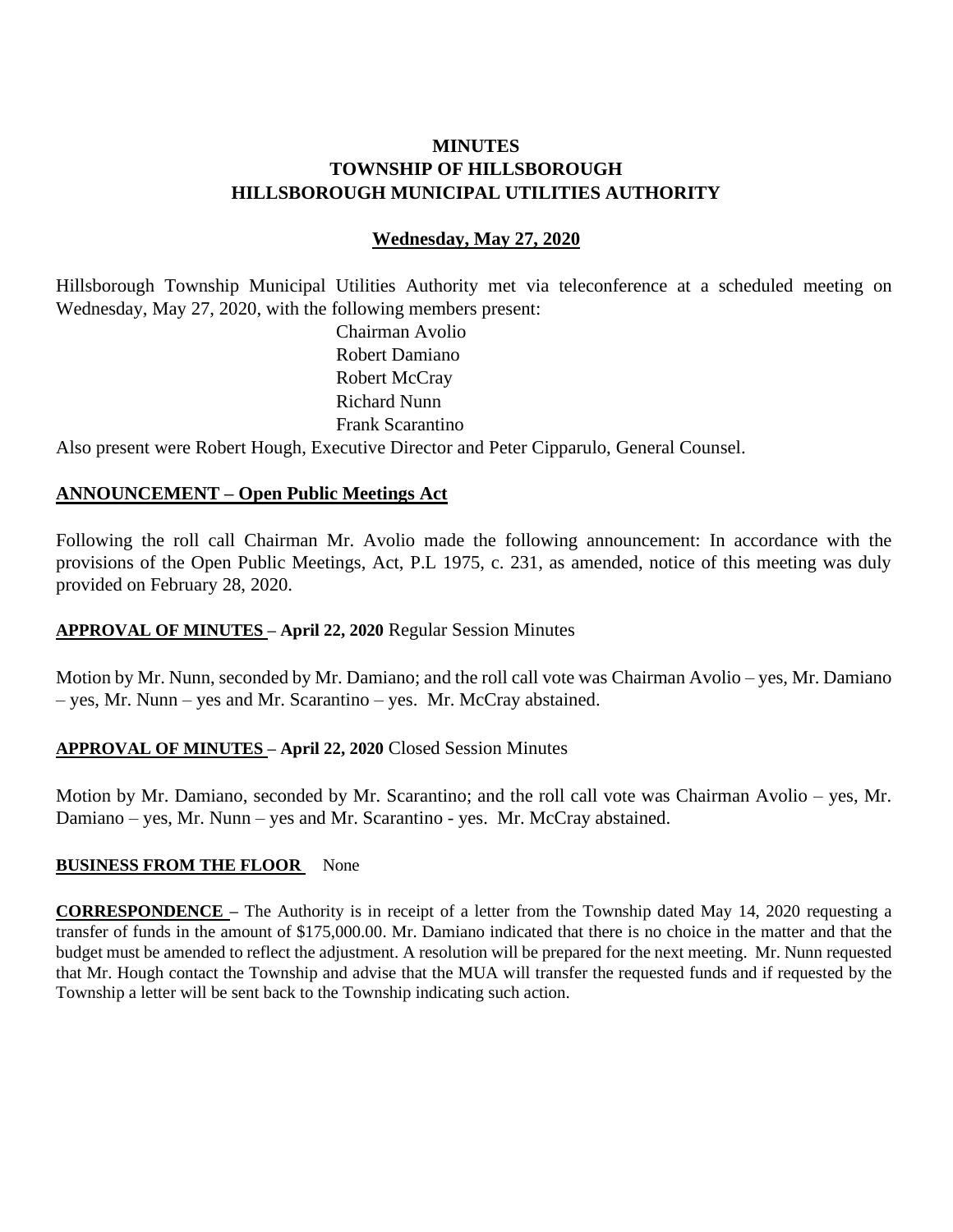#### **MATTERS FOR CONSIDERATION**

# **RESOLUTION #2020-19 – Appointing Robert A. Hough, P.E. as Executive Director of The Township of Hillsborough Municipal Utilities Authority (TTHMUA)**

BE IT RESOLVED by The Township of Hillsborough Municipal Utilities Authority (TTHMUA), in accordance with N.J.S.A. 40:14B-18, that Robert A. Hough, P.E. be and is hereby appointed Executive Director of The Township of Hillsborough Municipal Utilities Authority for a period of three (3) years, said three (3) year term beginning on May 11, 2020 and ending May 11, 2023.

Motion to Approve by Mr. Damiano, seconded by Mr. Nunn; the roll call vote was: Chairman Avolio – yes, Mr. Damiano– Yes, Mr. McCray – yes, Mr. Nunn – yes and Mr. Scarantino – yes.

# **RESOLUTION #2020-20 – Appointing Robert A. Hough, P.E., Executive Director of The Township of Hillsborough Municipal Utilities Authority (TTHMUA) as the Certifying Officer and Collector of Charges of TTHMUA**

BE IT RESOLVED by The Township of Hillsborough Municipal Utilities Authority, in accordance with N.J.S.A. 40:14B-18, that Robert A. Hough, P.E., Executive Director of The Township of Hillsborough Municipal Utilities Authority, be and is hereby appointed Certifying Officer and Collector of Charges of The Township of Hillsborough Municipal Utilities Authority effective on May 28, 2020.

Motion to Approve by Mr. Nunn, seconded by Mr. Damiano; the roll call vote was: Chairman Avolio – yes, Mr. Damiano – Yes, Mr. McCray – yes, Mr. Nunn – yes and Mr. Scarantino – yes.

### **RESOLUTION #2020-21 – Appointing Robert A. Hough, P.E., Executive Director of The Township of Hillsborough Municipal Utilities Authority (TTHMUA) as the Public Agency Compliance Officer of TTHMUA**

BE IT RESOLVED by The Township of Hillsborough Municipal Utilities Authority, in accordance with N.J.A.C. 17:27-3.5, that Robert A. Hough, P.E., Executive Director of The Township of Hillsborough Municipal Utilities Authority, be and is hereby appointed Public Agency Compliance Officer of The Township of Hillsborough Municipal Utilities Authority effective on May 28, 2020.

Motion to Approve by Mr. Nunn, seconded by Mr. Scarantino; the roll call vote was: Chairman Avolio – yes, Mr. Damiano – Yes, Mr. McCray – yes, Mr. Nunn – yes and Mr. Scarantino – yes.

#### **RESOLUTION #2020-22 – Approving the Hiring of Michael Swayne full-time, from 90-day Probation**

The Authority previously approved the request of Mr. Randall Smith, the I & I Coordinator, to hire an additional I&I person and that position was filled in March 2020. Mr. Smith recommended hiring of Mr. Michael Swayne with a starting hourly rate of \$19.07/hr. and a 90-day probationary period.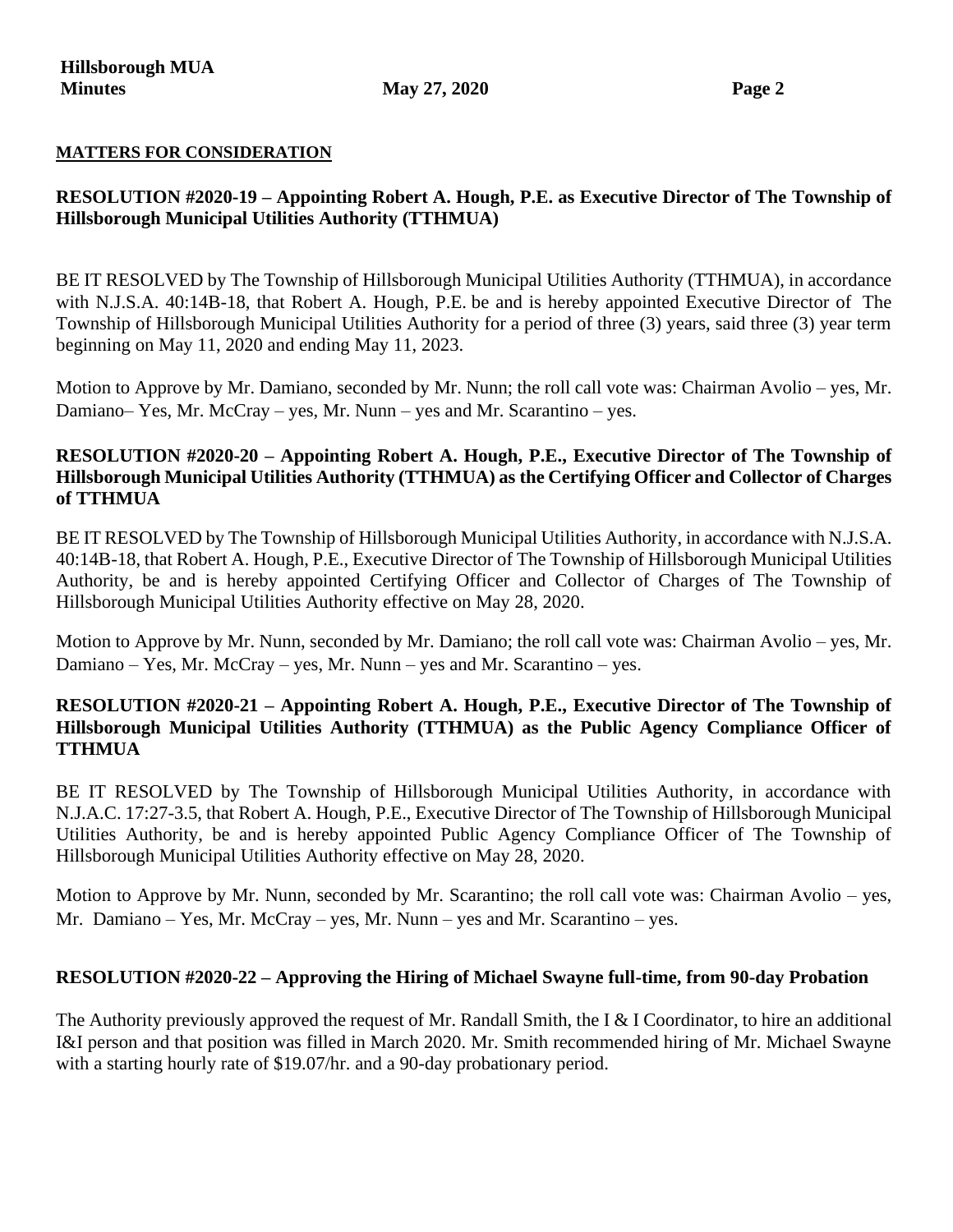Mr. Smith has advised that Mr. Swayne has successfully completed his probationary period and Mr. Smith recommends removing Mr. Swayne from probation and adjusting Mr. Swayne's salary to \$19.56/hr. (yearly salary of \$40,684.80) effectively June 1, 2020.

After further discussion, the Authority introduced the following resolution and moved it be adopted:

WHEREAS, the Authority has identified the need for an additional I  $&$  I employee, and

WHEREAS, Mr. Swayne has successfully completed his 90-day probationary period, and

WHEREAS, the 2020 Operating Budget includes the hiring of a new I&I employee.

NOW, THEREFORE, BE IT RESOLVED, based on the recommendation of the staff, the Authority hereby acknowledges that Mr. Michael Swayne has successfully completed his 90-day probationary period for the I/I position and as a result will be offered permanent employment.

Motion to Approve by Mr. Damiano, seconded by Mr. Scarantino; the roll call vote was: Chairman Avolio – yes, Mr. Damiano– Yes, Mr. McCray – yes, Mr. Nunn – yes and Mr. Scarantino – yes.

# **RESOLUTION #2020-23 – Establishing Two (2) New Money Market Accounts at Provident Bank – Account for Revenue and Account for Reserve Debt Service**

WHEREAS, on May 1, 2020, the Township of Hillsborough Municipal Utilities Authority (TTHMUA) Trustee, the Bank of New York, on behalf of TTHMUA, made the final payment on the 2006 Refunding Bonds, thus there are currently no bonds outstanding, the requirement to have a Trustee and to maintain monetary reserves with said Trustee for the benefit of the bondholders is no longer applicable, the Trustee has requested that the existing accounts be closed; and

WHEREAS, in preparation for the wire transfer of funds, two (2) new accounts need to be opened at Provident Bank; and

WHEREAS, one account will be a money market Revenue Fund account and the second account will be a money market account Reserve for future Debt Service for when funds are borrowed and TTHMUA must budget for debt.

NOW, THEREFORE, BE IT RESOLVED, that the Township of Hillsborough Municipal Utilities Authority authorizes two (2) new accounts be opened at Provident Bank, one account will be a money market Revenue Fund Account and the second account will be a money market account Reserve for future Debt Service for when funds are borrowed and TTHMUA must budget for debt.

Mr. Hough provided an update regarding the closure of the Bank of New York Account and the opening of two accounts at Provident Bank. This was a result of paying down debt service. Revenue account has a balance of \$574,960.89 and the Reserve account has a balance of \$323,453.21.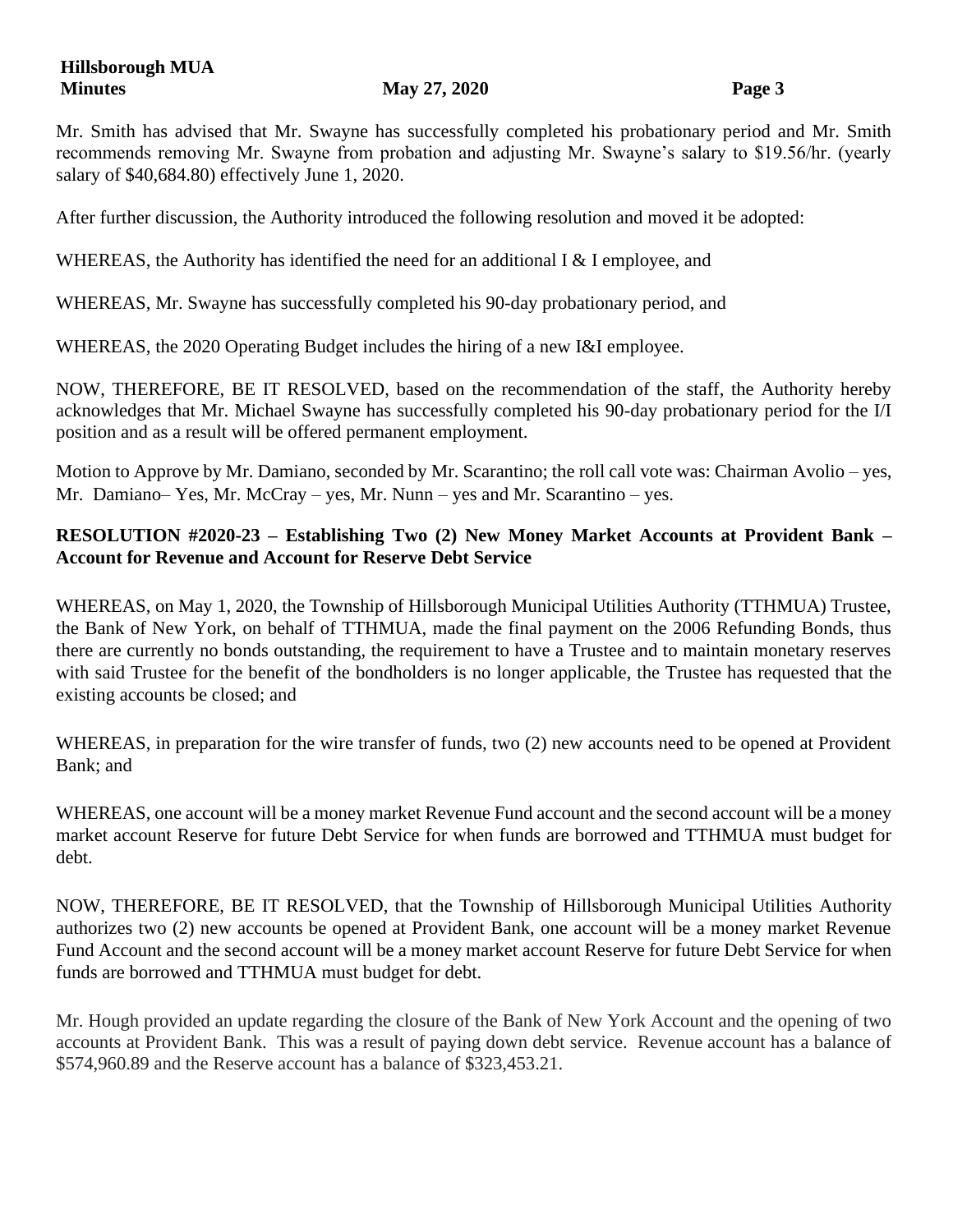Motion to Approve by Mr. Damiano, seconded by Mr. Nunn; the roll call vote was: Chairman Avolio – yes, Mr. Damiano – Yes, Mr. McCray – yes, Mr. Nunn – yes and Mr. Scarantino – yes.

# **RESOLUTION #2020-24 - Release of Performance Deposit Check in the Amount of \$10,000.00 – MAAC Development, Block 204.04, Lot 25**

WHEREAS, the Township of Hillsborough Municipal Utilities Authority (TTHMUA) passed a resolution on May 23, 2020 approving an application from MAAC Development Group, Inc., 519 Hillsborough Road, Hillsborough, New Jersey (MAAC) for a sanitary sewer extension to serve a subdivision known as Shelburne Place, Block 204.04, Lot 25, in the Township of Hillsborough, Somerset County, New Jersey; and

WHEREAS, on or about October 22, 2019, MAAC provided TTHMUA with a Performance deposit check dated October 22, 2019 in the amount of \$10,000.00 in lieu of a Performance Bond; and

WHEREAS, MAAC has provided TTHMUA with a Performance Bond (Bond # CT024836) in the full amount of \$76,632.00; and

WHEREAS, MAAC has requested in a letter dated May 14, 2020 that since the above stated Performance Bond has been provided to TTHMUA that the performance deposit check amount of \$10,000.00 be returned to MAAC; and

WHEREAS, TTHMUA staff has reviewed this request and recommend that the performance deposit check amount of \$10,000.00 be returned to MAAC.

NOW, THEREFORE, BE IT RESOLVED, that the performance deposit check amount of \$10,000.00 be returned to MAAC.

Motion to Approve by Mr. Nunn, seconded by Mr. Damiano; the roll call vote was: Chairman Avolio – yes, Mr. Damiano – Yes, Mr. McCray – yes, Mr. Nunn – yes and Mr. Scarantino – yes.

# **RESOLUTION #2020-25 - Release of Performance Deposit Check in the Amount of \$43,062.00 – Skymanor Properties, Block 199, Lot 18**

WHEREAS, the Township of Hillsborough Municipal Utilities Authority (TTHMUA) passed a resolution on June 26, 2019 approving an application from John and Theresa Zamkotowicz for a sanitary sewer extension to serve a subdivision [three (3) residential lots] at Block 199, Lot 18, in the Township of Hillsborough, Somerset County, New Jersey; and

WHEREAS, on June 27, 2019, Skymanor Properties provided TTHMUA with a Performance deposit check dated June 27, 2019 in the amount of \$43,062.00 in lieu of a Performance Bond; and

WHEREAS, Skymanor Properties has completed all the sanitary sewer system improvements and all improvements have been inspected by TTHMUA staff and found to be acceptable; and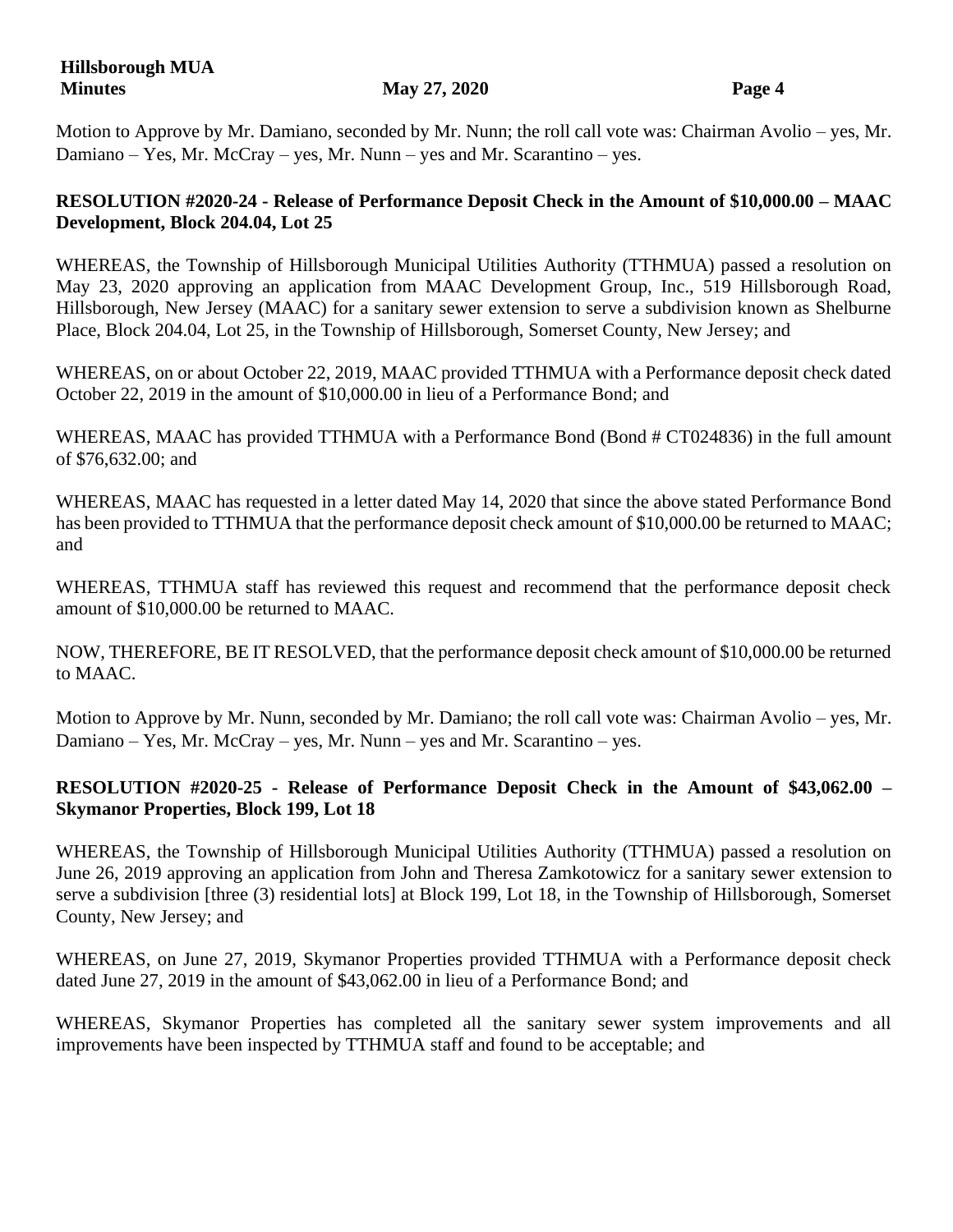WHEREAS, Skymanor Properties has requested in a letter dated May 14, 2020 that since the sanitary sewer system improvements have been found to be acceptable to TTHMUA that the performance deposit check amount of \$43,062.00 be returned to Skymanor Properties; and

WHEREAS, TTHMUA staff has reviewed this request and recommend that the performance deposit check amount of \$43,062.00 be returned to Skymanor Properties.

NOW, THEREFORE, BE IT RESOLVED, that the performance deposit check amount of \$43,062.00 be returned to Skymanor Properties.

Motion to Approve by Mr. Damiano, seconded by Mr. Scarantino; the roll call vote was: Chairman Avolio – yes, Mr. Damiano – Yes, Mr. McCray – yes, Mr. Nunn – yes and Mr. Scarantino – yes.

**Approval** – Purchase of Point of Repair System for Laterals – Picote Miller Equipment

Mr. Hough indicated that this purchase has been discussed for the past few months and he has watched the demonstration video. There was a discussion relative to assessing the property owner for the charge for such repairs and that discussion was further tabled until June or July given the circumstances surrounding COVID-19. However, the purchase of the equipment, approval was granted.

Motion to Approve by Mr. McCray, seconded by Mr. Damiano; the roll call vote was: Chairman Avolio – yes, Mr. Damiano – yes, Mr. McCray – yes, Mr. Nunn – yes and Mr. Scarantino – yes.

# **DISCUSSION:**

# **BNY Trustee requirements completed as of May 1, 2020**

Mr. Hough indicated that the resolution earlier on the agenda addressed this matter and the note obligation was satisfied.

# **311 Eisler Lane – Notice of Violation**

Mr. Cipparulo indicated that the letter was changed and will be sent to the contractor and not the homeowner stating the MUA will make the repair and bill the contractor and homeowner.

# **Sunnymeade Pump Station and Force Main Project**

Mr. Hough indicated that they are awaiting the cost estimate for the Green Acres test pits. Mr. Cipparulo stated that Mr. Hasan is working on the cost estimates for Copart and those seemed high. It was further suggested tree replacement only to avoid additional permitting fees for the construction of the diversion. Mr. Cipparulo continues to work with the Copart attorney.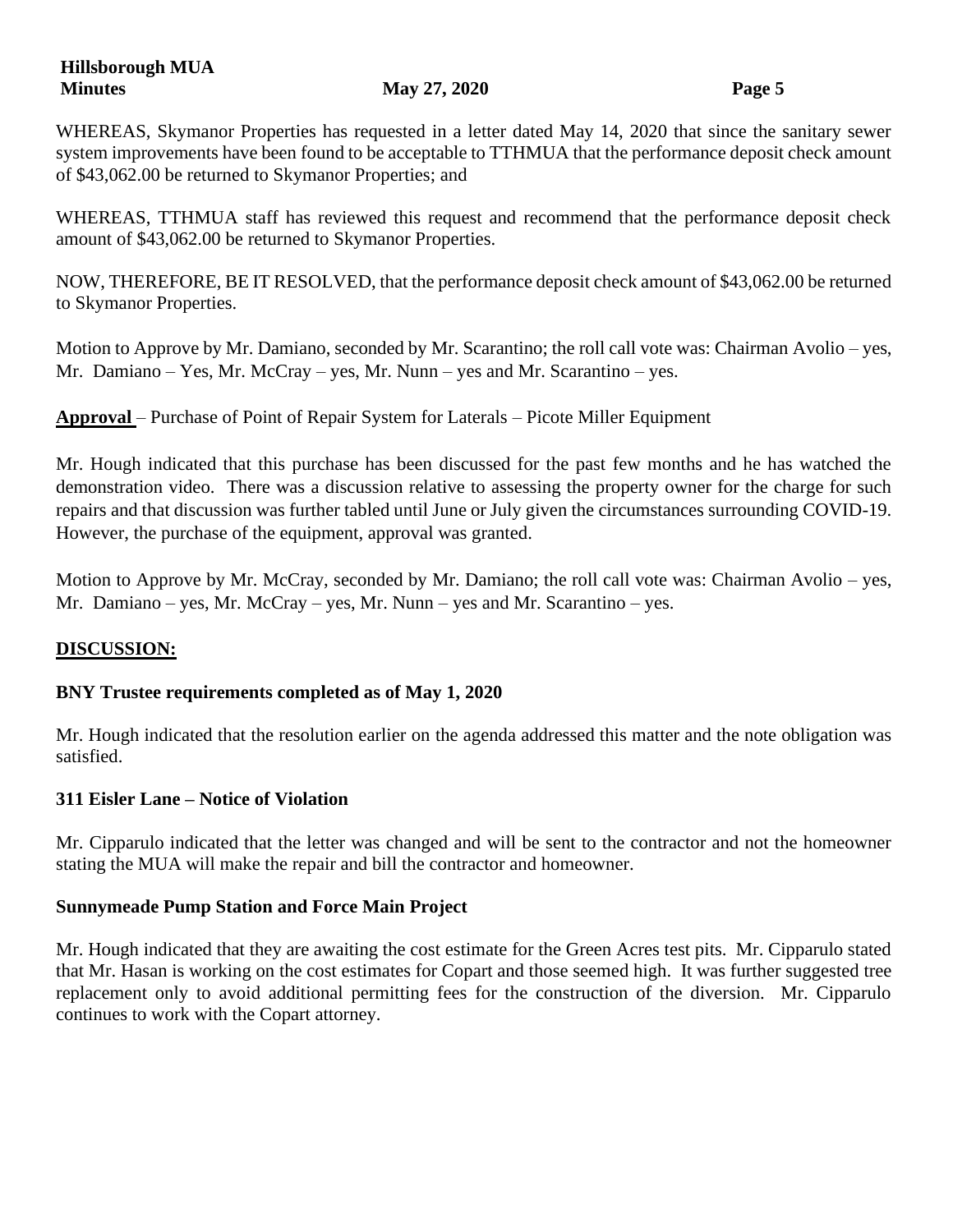#### **Route 206 Gravity Sewer Rehabilitation**

The bid schedule has been issued and NJDOT issued a permit with daytime work hours. Van Note-Harvey revised the documents to include a bid alternate for night work. The notice was to be published in the Courier and Beacon. Bids are due Thursday, July 9<sup>,</sup> 2020 at 11:00 am. The pre-bid conference is set for June 16<sup>,</sup> 2020 with an option for a site visit if necessary. Bids may be picked up beginning on June 1, 2020. Hopefully, contract award can be made at the July meeting with an anticipated end of August project start.

### **Van Note – Harvey Proposal for Homestead Trunk, Royce Brook Interceptor Capacity and Video Inspection (Previously Provided)**

At this time, Mr. Hough recapped a meeting he and other members of the MUA staff recently had with Mr. Ron Anastasio, P.E., Executive Director, SRVSA. During the meeting, items of discussion included, but not limited to: existing and proposed flows; system metering; pump station flows and metering; and system mapping. SRVSA has data that they will share with the MUA staff.

#### **2020 Summary Will Serve Letters**

Nothing new to report.

#### **2020 Summary Connection Approvals**

Nothing new to report.

# **COMMITTEE REPORTS**

Engineering / Facilities

Nothing to report.

Finance

Nothing to report.

I/I and GIS

Mr. Nunn requested research be done on putting flow meters.

Personnel

Mr. Damiano and Mr. Scarantino will meet with personnel in the near future.

Mr. Hough met with the entire staff on May  $18<sup>th</sup>$  and reported all staff is back to normal schedule with appropriate PPE.

Mr. Damiano reported that employees are willing to work overtime should there be a need.